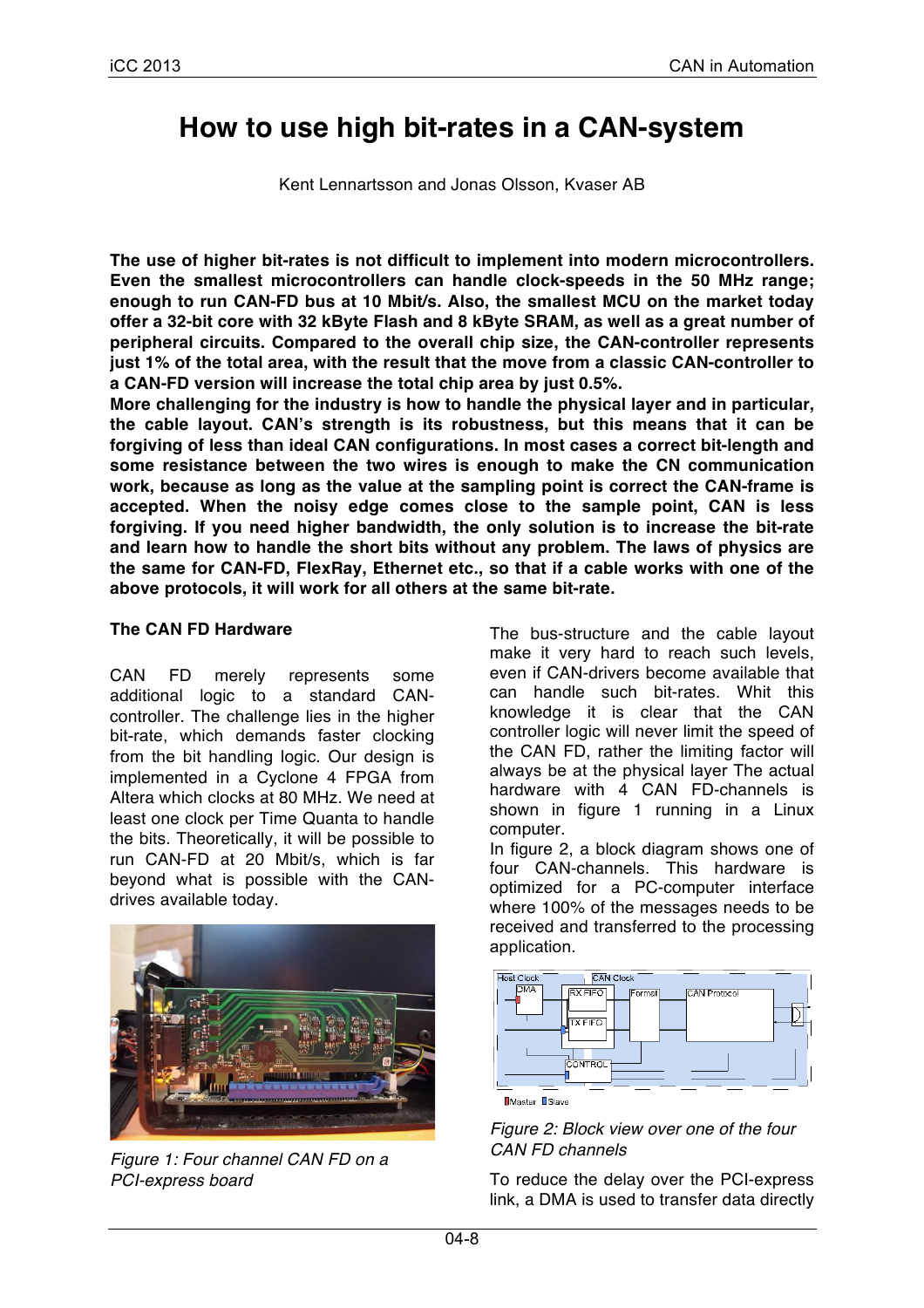

*Figure 3: The bit-logic block*

from the CAN-controller FIFO to the PCmemory. In most cases, the FIFO is empty and the only reason there is anything in the FIFO is due to a delay caused by Linux performing more important tasks.

### **The CAN to CAN-FD step**

At the block level (see Figure 2) there is almost no difference to be seen between Classic-CAN messages and a CAN FD message. If you restrict CAN FD to handle 0 to 8 byte of data, just two bits need to be added to the CAN message, FDF and BRS, indicating a request to send the package in FD format and if required, at a higher bit-rate. The FDF bit is used to indicate whether the message will be sent as Classic-CAN or CAN FD. The BRS bit is used to indicate a use of higher bit-rate in the CAN FD frame. It is possible to send 0-8 byte data in a CAN FD frame without increasing the bit-rate. The advantage of this compared to Classic-CAN is the use of the more protective CRC-17 (a cyclic redundancy check code) in place of the CRC-15 used in Classic-CAN.

To handle CAN-frames with more than 8 bytes will demand a new layout of the CAN-buffers to fit up to 64 byte of data. The problem of extending the buffer size is not covered in this paper.

### **The logic behind CAN FD**

Figure 3 shows the logic that takes the selected message buffer and places it on the bus during a transmit request or receives the CAN-messages from the bus and hands it over for storage in a buffer. This logic includes the functions necessary to handle both Classic CAN and CAN FD frames. Two dedicated sub blocks have been added to the bit-logic to handle CAN FD text. The rest of the logic is common to both Classic CAN and CAN FD. This logic needs to be active all the time, according to the CAN-protocol i.e. from the 'bus-on' command until the 'bus-off' command, which turns communication off. Figure 3 shows a simplified data flow. There are a great number of control signals to handle the logic under different conditions.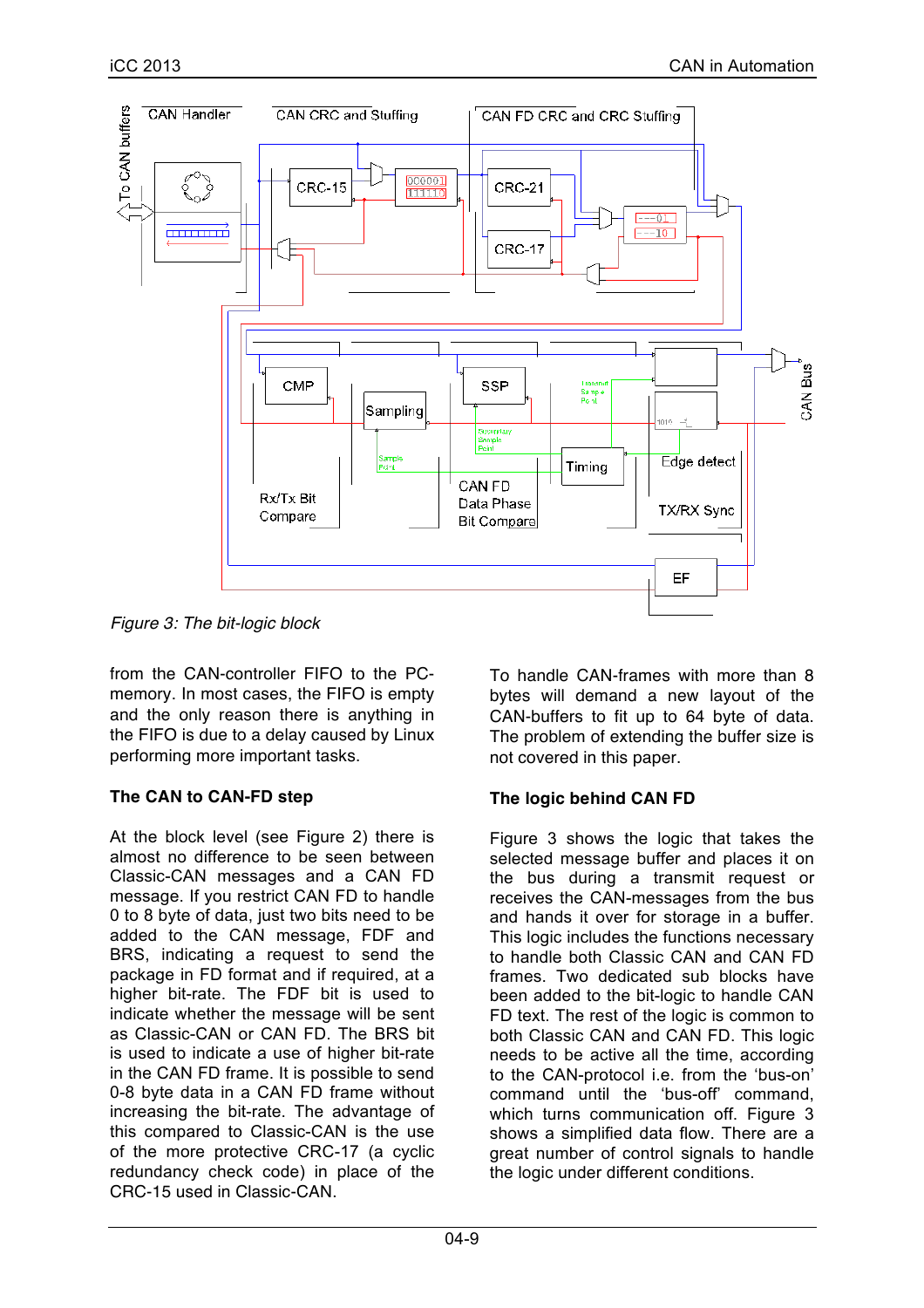

*Figure 4: Classic-CAN compared with CAN-FD with one byte and 5 time faster bit-rate*

Also, the Error handling logic is left out of the picture to simplify the description.

The receiving path is not as complex as the transmit path. The receive path is the red line (the lines with arrows pointing to the left). The input from the CAN-driver is in the right lower corner of the figure "TX/RX Sync". This interface will detect if there is a recessive to dominant edge that indicates the start of a CAN-Frame, SOFbit. This sets the bit-timing logic in motion, which samples the bit-stream according to the programmed configuration of the bit from the bus.

The received bit is passed directly to CRC-17 and CRC-21. However, the received bit passes through de-stuffing before it reaches the CRC-15, which is one of the major differences between Classic-CAN and CAN FD. By including the stuff-bits in the CRC-calculation you will get better protection against certain combinations of bit-errors in data-bits and any stuff-bits not included in the CRC-calculation.

The de-stuffed bits are sent to the "CAN Handler" where the bits are collected and assembled into a complete message. The CAN handler will also check some control bits in the data-stream, which indicate the different types of CAN-frames to process. Classic-CAN has 4 types of messages all with CRC-15 and with nominal bit-rate.

- 1. 11-bit ID with 0-8 byte of data.
- 2. 11-bit ID with Remote Request.
- 3. 29-bit ID with 0-8 byte of data.
- 4. 29-bit ID with Remote Request.

Depending of the detected message type, it is necessary to adjust the assembly of the bits in the CAN handler before it is transferred into the CAN-buffer.

The picture is made a little more complex when CAN FD is introduced into the control logic. For CAN FD, it is not enough to handle the bits differently in the CAN Handler, because the bit-handling shown in figure 1 also needs to be modified. CAN FD does not support Remote request but there are other CAN frame types that need to be handled. The following CAN FD message formats have to be handled in different ways in the CAN Handler and in bit-logic.

- 1. 11-bit ID with 0-8,12,16 byte of data CRC-17 with nominal bit-rate
- 2. 11-bit ID with 0-8,12,16 byte of data CRC-17 with data bit-rate.
- 3. 11-bit ID with 20,24,32,48,64 byte of data CRC-21 with nominal bit-rate
- 4. 11-bit ID with 20,24,32,48,64 byte of data CRC-21 with data bit-rate.
- 5. 29-bit ID with 0-8,12,16 byte of data CRC-17 with nominal bit-rate
- 6. 29-bit ID with 0-8,12,16 byte of data CRC-17 with data bit-rate.
- 7. 29-bit ID with 20,24,32,48,64 byte of data CRC-21 with nominal bit-rate
- 8. 29-bit ID with 20,24,32,48,64 byte of data CRC-21 with data bit-rate.

Even if the handling of the 8 different formats is very similar, it is necessary to modify the logic (shown in Figure 4) to correctly receive CAN FD frames.



*Figur 5: The bits that control the different CAN-FD functions*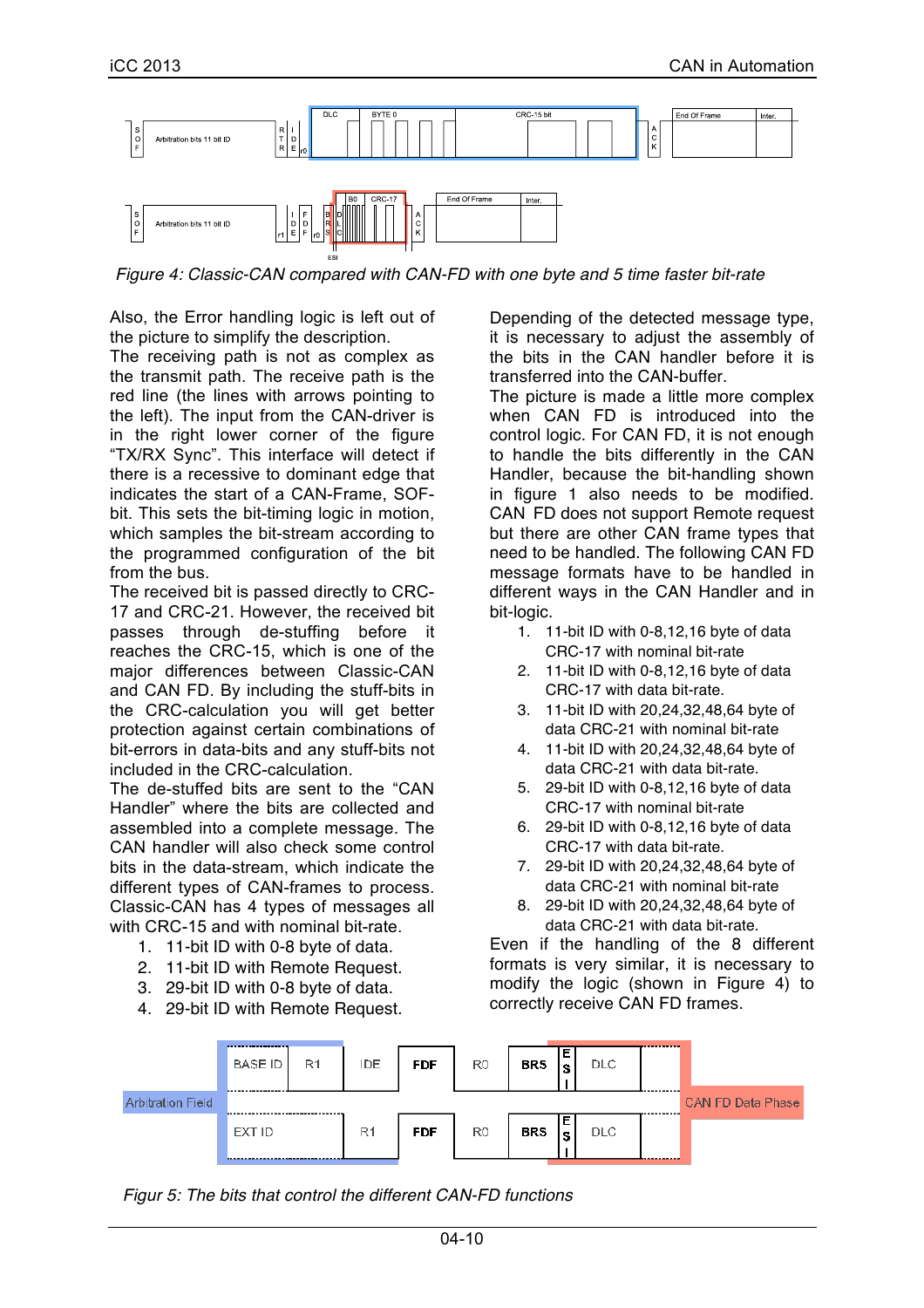Figure 4 compares a Classic-CAN and CAN FD message with one byte payload where the data-rate is 5 times the nominal bit-rate. As can be seen in the figure, the CAN FD frame is much shorter because data as well as DLC and CRC are sent at the higher bit-rate. The CAN Handler will process the bits one by one in the same way independent of the used bit-rate. The only demand is that the logic is fast enough to process one bit before the next is received.

#### **Reception of a CAN FD frame**

Figure 5 is a view of the bits that changes the interpretation of the received bits when CAN FD is included in the CAN-standard. The first bit that involves CAN FD is the FDF-bit "Flexible Data Format" and at this point we already know if the CANmessage is 11 or 29 bit ID. Also the RTRbit has been resolved in Classic-CAN. At this point of the message it could either be a Classic-CAN frame with 0-8 byte or one of 4 CAN FD formats. The Classic-CAN format is indicated by a dominant FDF-bit and in that case there will be no change needed in the logic in figure 3.

If the FDF-bit is recessive the CAN format will be one of four possible types. In the FD format, CRC-15 is not used and can be disabled. In Classic-CAN, DLC follows the FDF-bit but in CAN FD, three more bits are included before DLC is reached. The first bit is R0-bit, which is reserved for future use to indicate the protocol that will come after CAN FD. For the CAN FD protocol this bit will always be dominant.

The next bit is the BRS-bit, "Bit Rate Switch". If this bit is dominant, the communication will retain the nominal bitrate through the rest of the message. This condition will not change anything in the figure 3 logic. If this bit is sampled as recessive it indicates that the rest of the bits will be sent at the higher data bit-rate. To handle the higher bit-rate it is necessary to change the sample clock to sample at this higher rate. Also, the edge detector need to switch to a clock that matches the shorter TQ "Time Quanta" used at the higher data bit-rate.

The rest of the logic will continue to work in the same way, except at a higher clock rate.

The next bit is the ESI-bit, "Error Status Indicator", which is normally dominant but will be sent recessive when the sender is Error-Passive (the module has a major communication problem). This bit does not change anything in the control logic, but could be used for higher layer fault handling or diagnostic functions. The Error-Passive status is an internal condition in the CAN-controller and the sending CAN-controller can send this information without any support from host software.

The ESI-bit is the first high speed bit and is followed by the 4-bit DLC pattern. The table below shows the possible number of data bytes supported by Classic-CAN and CAN-FD. The CAN handler has to convert the DLC into a number of bytes that need to be received in this particular message. It is also necessary to select which CRC will be used - CRC-17 or CRC-21 - at the end of the message, so that it can be compared with the CRC received from the sender of the CAN-message. When the last bit in the DLC is received, it is 100% clear how to handle every bit in this particular CAN message.

| <b>DLC</b> | <b>CAN</b>   | <b>CAN-FD</b> | <b>CAN-FD</b> |
|------------|--------------|---------------|---------------|
|            | <b>Bytes</b> | <b>Bytes</b>  | CRC-          |
| $0 - 8$    | $0 - 8$      | $0 - 8$       | 17            |
| 9          | 8            | 12            | 17            |
| 10         | 8            | 16            | 17            |
| 11         | 8            | 20            | 21            |
| 12         | 8            | 24            | 21            |
| 13         | 8            | 32            | 21            |
| 14         | 8            | 48            | 21            |
| 15         | 8            | 64            | 21            |

| Table 1: DLC coding |  |
|---------------------|--|
|---------------------|--|

The last task for the CAN-handler when all data-bits have been received is to start the CRC-checking. This task is performed differently in Classic-CAN and CAN FD. To secure resynchronization, CAN FD uses fixed stuffing in the CRC-sequence where every  $5<sup>th</sup>$  bit is followed by a bit value inverted by the previous bit value.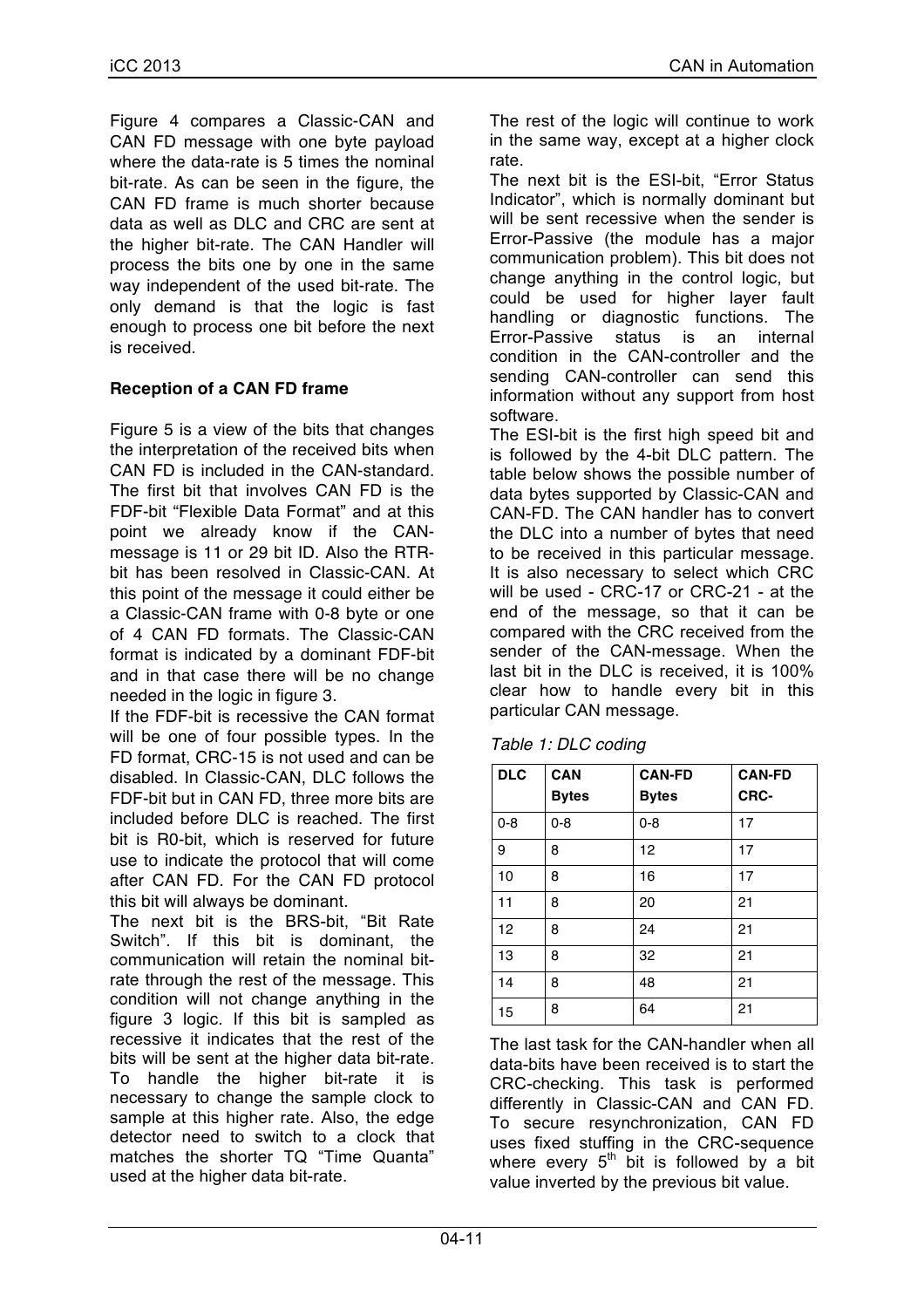This secures a recessive to dominant edge within at least 10 bits. When a CAN FD frame reaches the CRC, the CRC-bits are redirected to CRC destuffing before the received CRC-bits are compared to the internal calculated CRCsequence. Whether CRC-17 or CRC-21 is used depends on the number of databytes received. If the number of bytes is 16 or less, CRC-17 is used and if the number of bytes is more than 16 then CRC-21 is used.

### **Transmission of a CAN-FD frame**

The main difference during transmission is the bit-error checking, when the sender must check that the transmitted bit is reflected with the correct value on the busline.

When a bit is transmitted it will take some time before the next bit has passed through the electronics out to the bus line and back again. This delay for Classic-CAN devices are in the range 50 to 300 ns "nano seconds" and this could fit into the typical nominal bits that is not shorter than 1000 ns. This make the logic for the nominal bit very simple because the transmitted bit is still valid when the bus is sampled and a direct compare can be used (shown in Figure 3 with the box CMP).



*Figure 6: at the higher bit-rate it is necessary to include a delayed compare*

As shown in figure 6 can in CAN FD this delay be longer than the length of high speed bits and a direct compare is not possible.

The logic has to store the sent value and compare this value when this bit have been received back from the CAN-line. The more complex solution that's necessary for CAN FD is shown in Figure 6. The delay between the bit sent and the bit value received is measured at the EDL to R0 edge. This measured time is used as a delay in the SSP-block "Secondary Sample Point" in figure 3. The bit-value sent is saved and after the delay is compared with the value sampled from the CAN-bus. This delay is normally 1 or 2 bits but our design can handle up to 8 bits.

The CAN handler also needs to select correct stuffing, CRC and bit-rate depending on the configuration of the CAN-buffer.

#### **CAN-FD with Classic-CAN**

One major problem with CAN FD is the redefinition of the Classic-CAN R1-bit into the FDF-bit. No Classic-CAN controller will accept CAN FD frames until the CAN controller has been modified according to the next ISO-11898-1 standard. In Classic-CAN, the FDF-bit is received as either dominant or recessive and both values should be accepted. This is problematic for Classic-CAN because in it, the DLC is defined in the following four bits, rather than the new bits defined in CAN FD. Sooner or later, Classic-CAN will consider that the CAN FD frame has violated the CAN protocol. To solve this problem it is suggested that a redefinition of the FDF-bit is implemented in Classic-CAN where Classic-CAN controllers will ignore all bits following the recessive FDF-bit and reestablish communication when the CAN-FD frame has ended. The end of any CAN message is a sequence of 11 recessive bits. However, just sampling the bus at a nominal rate is not enough in order to find this sequence correctly. With such a simple solution there is a risk that this sequence could be found when sampling within the CAN FD frame before the EOF "End Of Frame" section. As of September 2013, no final solution has been specified as to how this will be implemented.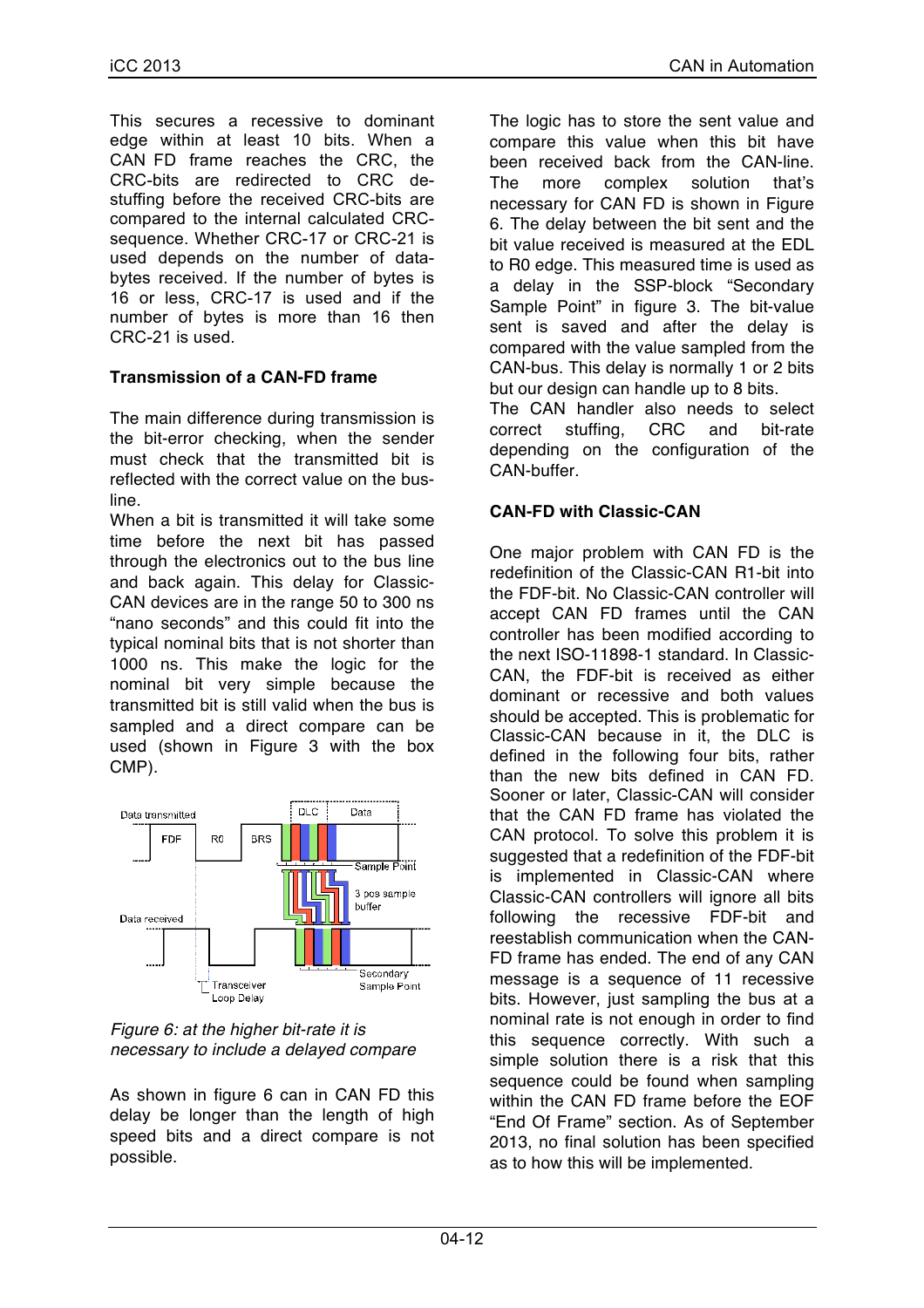

**Enhanced CAN-format**

During the development of the CAN FD controller, we had to analyze the CAN-bits in detail to secure our behavior on the bus. During this work we found that Classic-CAN is very insensitive to noise within the bit and that it will accept noise in the bit, as long as you receive the correct value at the sampling point. To understand how this works, we have to study the definition of a nominal bit, as shown in figure 7. In Classic-CAN, the CAN-controller looks for recessive to dominant edges that are used to adjust the sampling point in relation to this edge. When the CAN-bus is idle, this edge causes a hard synchronization of the sampling and the sampling is performed at 11 TQ from this edge, with a bitconfiguration as shown in figure 7.



*Figure 8: the nominal bit definition*

In the rest of the message, the Stuff-bits ensure that there will be at least one such recessive to dominant edge every 10-bit to readjust the sampling point. If the receiver clock is running too slow or too fast, it must be ensured that the sampling point hasn't moved by more than 3 TQ (shown in green, in figure 7). When the dominant edge is detected, the bit is adjusted by the number of TQ, as configured in the SJW "Synch Jump Width" register.

If the edges are 2 TQ too early (in Phase segment 2), this segment will be 2 TQ shorter in this bit. If the edges are 2 TQ late (in the propagation segment) then Phase segment 1 will be 2 TQ longer in the following bit time. All other edges will be ignored and considered as noise. With this knowledge, it was possible to put high-speed data in the propagation segment that would be treated as noise by Classic-CAN controllers but could be received and collected by other controllers with the means to interpret the additional information. This solution is just an extension of Classic-CAN that effectively increases data-rate without making any changes to the Classic CAN-controller hardware. It is even forward compatible with CAN FD because the CAN FD controller will interpret this as a Classic-CAN frame with a noise problem that will be filtered away by the robust CANprotocol. The name given to this solution is CAN-EF "Enhanced Format"

## **CAN-EF performance**

It is clear that CAN-EF will not be as efficient as CAN-FD because the CAN-EF protocol needs to use a large number of TQ to protect the Classic-CAN sampling point. The simplest solution is to just add one extra bit in the propagation segment, which shouldn't be problematic when running below 1 Mbit/s. One bit may seem marginal, but it still represents an increase<br>of almost 100% in the CAN-EF of almost 100% in the CAN-EF communication – effectively, you double the performance at no cost. In this case, the performance is not too far removed from CAN-FD, with a data-rate twice the nominal-rate, except with a CRC that is twice as long in CAN-EF as that of CAN FD.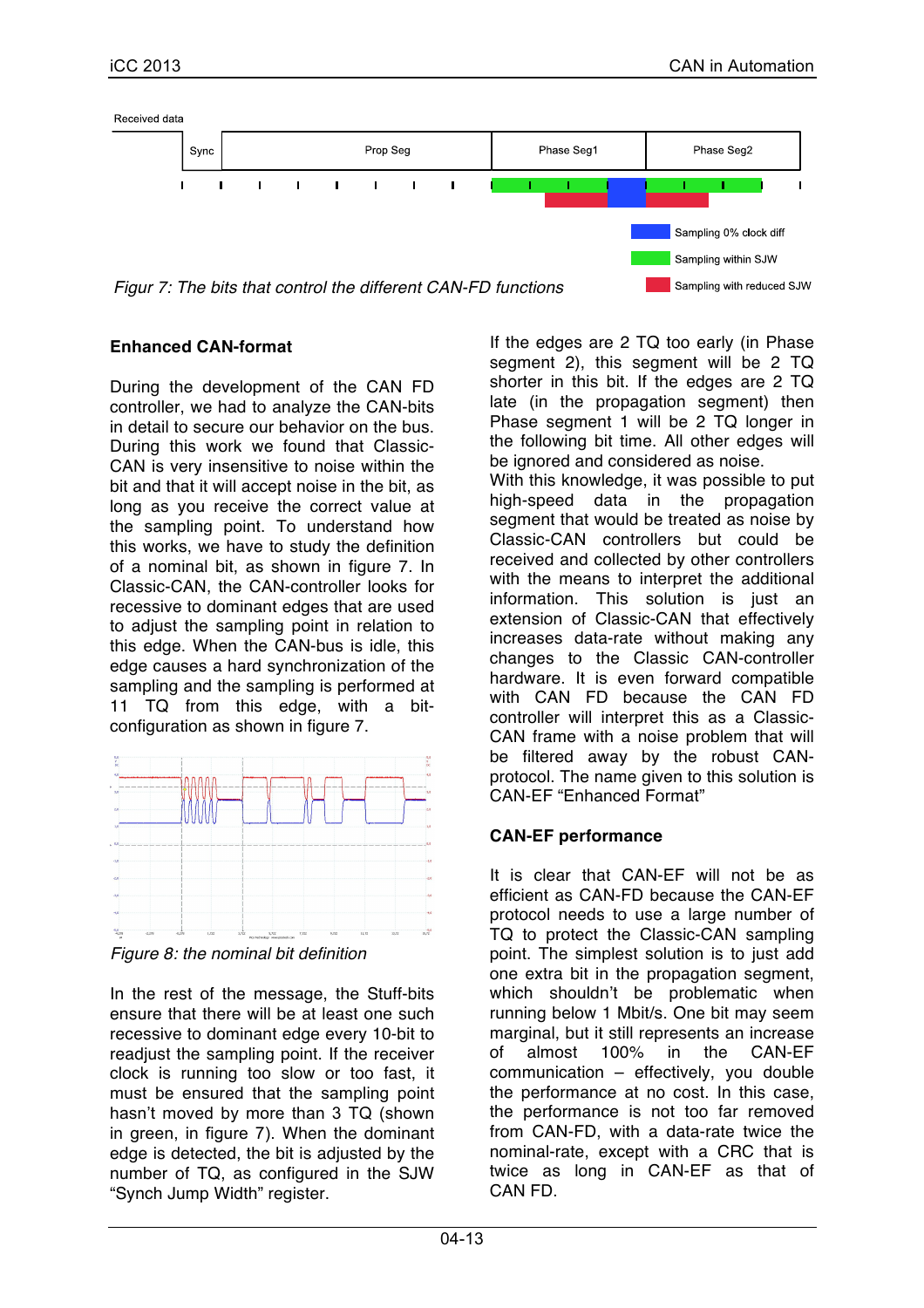CAN-EF will also need some overhead bits that will limit the number of extra bytes to less than double.

Another example is a bus running at 250 kBit/s with a bit as described in figure 7. In this case, the propagation segment is 7 TQ (62,5 ns) 437,5 ns long and if we put 3 bits in this part, it will result in a CAN-EF bit-rate of less than 2 Mbit/s. With this solution you can increase the CAN-EF datarate by 4 times, but still running the Classic-CAN unmodified at 250 kBit/s. The arbitration is a pretty complicated condition and if the system can handle that event at 250 kBit/s, it will most probably be possible to send data at 1 Mbit/s. To increase the nominal bit-rate beyond 250 kBit/s may be impossible due to cable length. If you can run CAN-EF at 2 Mbit/s, it is also possible to run CAN FD at this bit-rate. The propagation segment does not limit CAN FD and in this case, the data-rate is almost twice CAN-EF's performance. The justification for using CAN-EF is its ability to use already available modules that are not compatible with CAN FD. With CAN-EF it will be possible to increase the data-rate at least 4 times for every module that is replaced with CAN-EF. When all modules are replaced it will be possible to make the next performance step by enabling CAN FD and make a last doubling of performance. Of course, is it not necessary to make one big step from 250 kBit/s to 2 Mbit/s. It could be done in smaller steps where you slowly adopt a higher bitrate and possibly adjust filters and cable layout to handle an increased bit-rate, gradually. By this point, you will be well prepared for the final step to CAN FD when all modules are replaced with CAN FD functionality.

The rule of thumb is that the space for CAN-EF bits is between 40 and 80% of the nominal bit. The lower value, 40%, is when there is a big variation in clock speed and a very short propagation segment. How many CAN-EF bits fit into the propagation segment depends on how high a bit-rate your CAN-driver and cable layout can handle.

#### **The CAN-EF limitation**

The major challenge to using CAN-EF is CAN's inherent robustness. Its robustness makes it possible to get a working system with almost any setting of the sample point and SJW, as long as the bit-length is correct. This has resulted in a system with modules that can have almost any bit configuration. All will work well as long as there is a contract of the set of the set of the set of the set of the set of the set of the set of the set of not too much noise or other disturbance in the system. However, as soon as you have poor cabling or electrical noise, you can expect to encounter problems that will be hard to find because they are hidden in

the bit-handling, internal to the different CAN-controllers connected to the CANbus. For Classic-CAN controllers, the CAN-EF communication is just noise even if the noise is generated by the CAN-EF protocol. If Classic-CAN does not have the correct bit or clock settings outside the specification, problems will occur when too much of the propagation segment is used with CAN-EF bits. In other words CAN-EF communication is a perfect tool to check how robust your Classic-CAN network is against disturbance.

To use CAN-EF efficiently, it is necessary to ensure that there are optimal settings in all Classic-CAN modules. This ensures a more robust Classic-CAN system and a maximum number of bits in the CAN-EF frames at the same time.

It will of course be possible to measure how much of the propagation segment is available for CAN-EF and only utilize that for that purpose, but that will leave the rest of the CAN-system as weak as it was without CAN-EF.

As with all CAN-systems, one module with a bad bit-timing setting or bad clock is enough to compromise the performance of the system. It is the weakest link in the chain that sets the limitation of the entire system.



*Figure 9: 250 kBit/s nominal bits with 10 EF bits at 4 MBit/s in the propagation segment*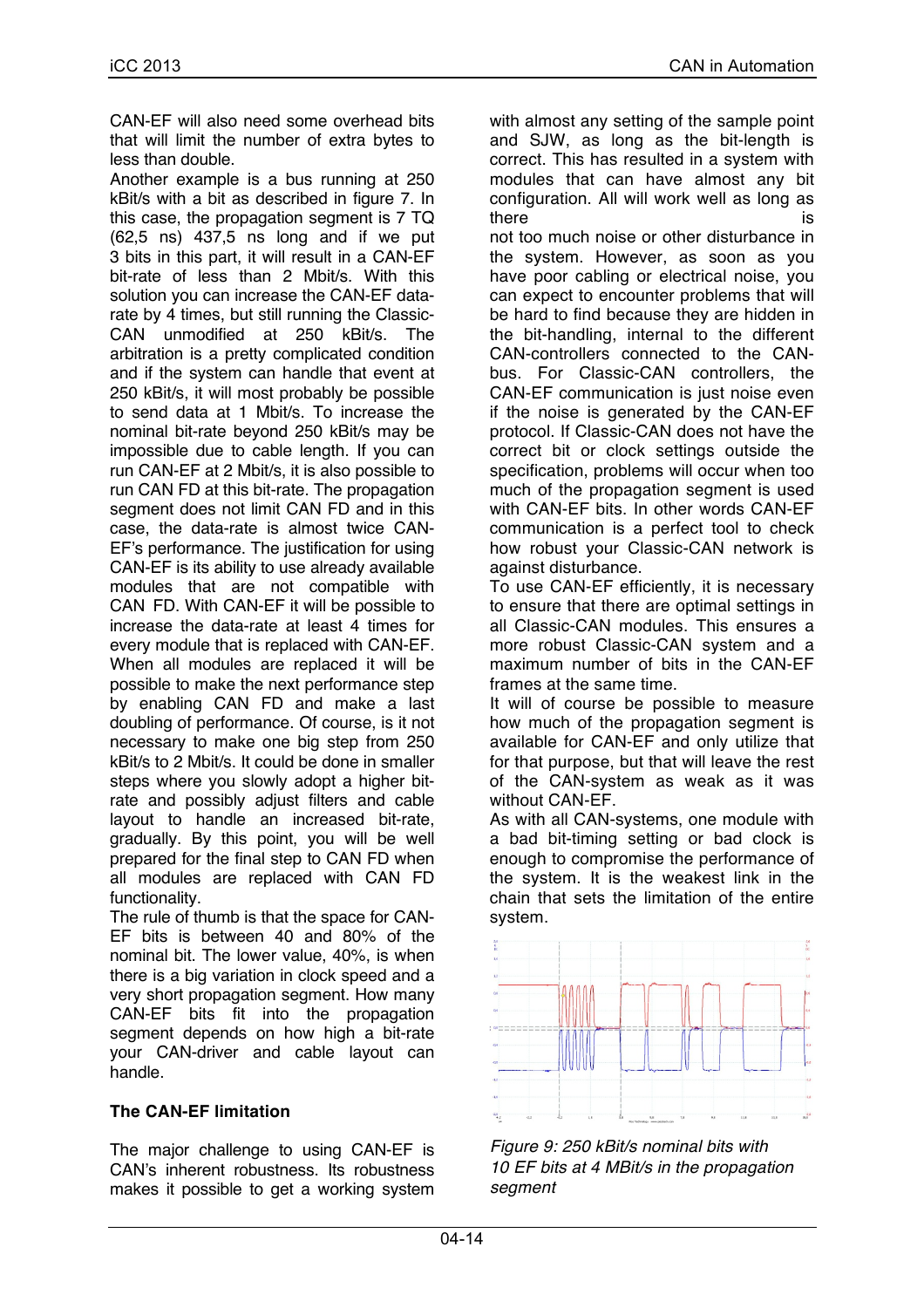Figure 8 is an oscilloscope snapshot where the CAN-EF frame has been sent over 42 meter twisted pair with an impedance of 100 Ohm and with a 120 Ohm resistor at each end of the cable.

#### **The physical layer**

When increasing the bit-rate the mayor problem will be the cable layout. To make a high speed transmission line is basically very simple because the only demand is to keep the same impedance from the source of the signal to the receiver. The actual impedance can have any value and if you take two typical wires used in a car and twist them you will get 120 Ohm and if the wires are thinner like in an EtherNet CAT5 cable you will get 100 Ohm. Any of them can be used for the CAN-bus, but you will get problem if you mix them in the same bus-line. Even if you manage to use the very same cable in the CAN-bus it will be necessary to end the cable in a connector that fits to the CAN-module. Even if the RJ45 connector, used for a standard EtherNet cables at 10/100/1000 Mbit/s, looks simple it is carefully designed to keep the 100 Ohm impedance when connected to your computer or hub. In CAN and CAN-FD it is little simpler, because there is a relation between the bit-rate and how much impedance miss-match that can be accepted without disturbing the signal.

The right most column, in table 2, is a rough estimation how much of your CAN-bus cable that can be of different type with different impedance. A drop line could be compared with replacing a segment of the cable with cable segment with the same length and with 50% of the impedance value.

| <b>Bit-rate</b><br>(Mbit/s) | Bit-<br>length<br>(ns) | rise-<br>fall<br>time<br>(ns) | Rise<br>length<br>(m) | Acceptable<br>impedance<br>miss-match<br>length (m) |
|-----------------------------|------------------------|-------------------------------|-----------------------|-----------------------------------------------------|
| 1000                        |                        | 0.1                           | 0.02                  | 0.01                                                |
| 100                         | 10                     | 1                             | 0.2                   | 0.1                                                 |
| 10                          | 100                    | 10                            | 2                     | 1                                                   |
|                             | 1000                   | 50                            | 10                    | 5                                                   |
| 0.5                         | 2000                   | 100                           | 20                    | 10                                                  |
| 0.125                       | 8000                   | 400                           | 80                    | 40                                                  |

*Table 2: Relation between* 

The physics is the same as sound waves passing through an iron bar connected to an aluminum bar where some of the wave will bounce back at the change in material. If you have a cable with the same impedance it will continue forever, but for every miss match will you get some reflections and the amount of reflections will depend on the scale of the missmatch. Even if the miss-match is small they will all add up and make the signal to disturbed to be useful.

As can be seen from the table it is necessary to keep the impedance missmatch in EtherNet within centimeters compared to meters for a typical Classic-CAN. When we increase the bit-rate we will be more and more sensitive to impedance miss-match in the bus layout. If you have several drop lines or cable segments with different impedance, you have to add them all together and check that they are less than the value in the rightmost column to know that they will not give problem in the communication.

Classic-CAN is very insensitive and it will be possible to have much larger numbers compared to the table above before there are Error-frames in the communication. This can be observed by connecting an oscilloscope to the CAN-bus and if you see a signal with a lot of ringing and disturbed edges then you have impedance miss-match in the bus-layout.